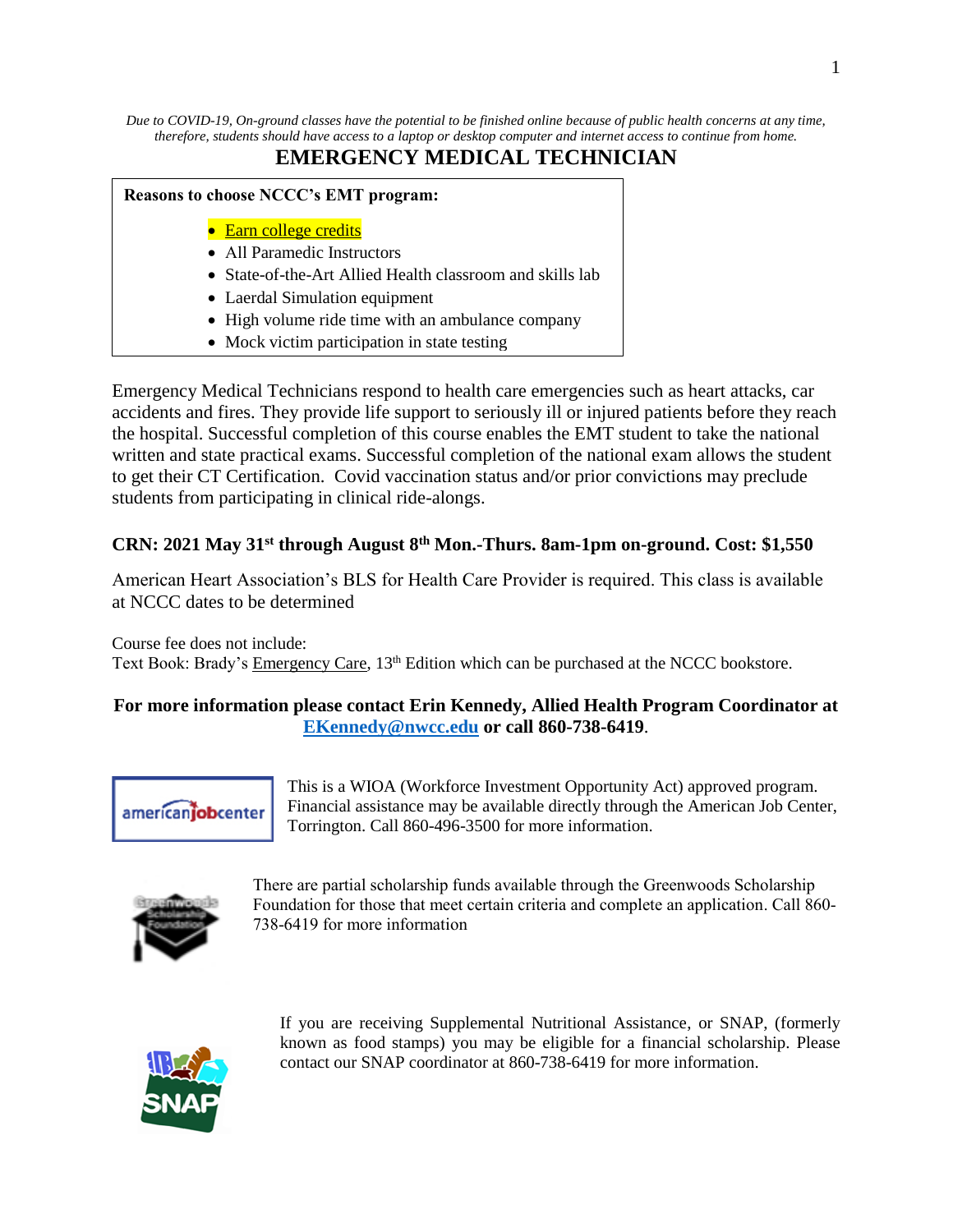# **Pharmacy Technician**

The program is 60 hours and prepares you to take the national examination. Currently the class is held online. A laptop or desktop computer and internet access is required.

## **CRN: 1211 April 24th through September 23rd. Online. Cost:\$2,297**

The cost for Textbooks and state exams is not included.

### **For more information or to register please contact Erin Kennedy, Allied Health Program Coordinator at [EKennedy@nwcc.edu](mailto:EKennedy@nwcc.edu) or call 860-738-6419.**



If you are receiving Supplemental Nutritional Assistance, or SNAP, (formerly known as food stamps) you may be eligible for a financial scholarship. Please contact our SNAP coordinator at 860-738-6419 for more information.



There are partial scholarship funds available through the Greenwoods Scholarship Foundation for those that meet certain criteria and complete an application. Call 860-738-6419 for more information.



This is a WIOA approved program. Financial assistance may be available directly through the American Job Center located at 59 Field Street, Torrington. Call 860-496-3500 for more information.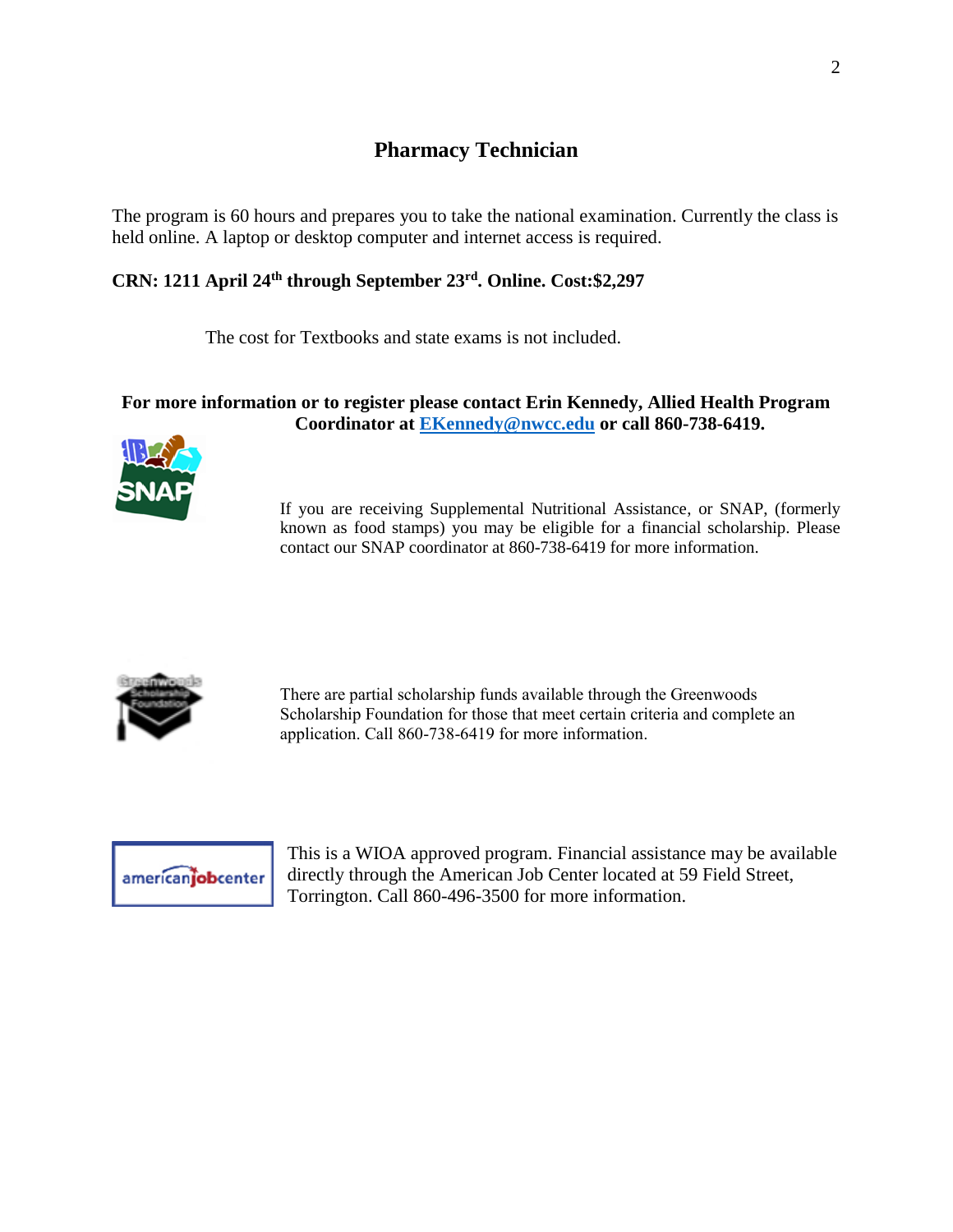## **CENTRAL STERILE PROCESSING TECHNICIAN**

In this 10-week program students will learn basic skills to properly sterilize medical equipment used in health care settings. Students will learn skills such as identifying equipment, decontamination, sterilization, processing, assembling, storing and distributing medical devices used for surgery. Upon successful completion of the program students will be able to take the Certification Board for Sterile Processing and Distribution exam to become credentialed. Requirements:

- 18 years old with a high school diploma or GED
- An interview with the allied health coordinator will be required prior to acceptance into the program.

**Please Note**: Those who have been convicted of a felony or who have had their medical license revoked for any reason may find it difficult to secure employment in health care. It is important that this information is disclosed before registering for the program.

To learn more about the job of a Central Sterile Processing Technician go to [www.ctjobandcareers.org](http://www.ctjobandcareers.org/) The nature of this type of work requires prolonged standing, multi-tasking and you may be required to lift up to 25 pounds. Due to COVID-19, On-ground classes have the potential to be finished online because of public health concerns at any time, therefore, students should have access to a laptop or desktop computer and internet access to continue from home.

## **For more information or to register please contact Erin Kennedy, Allied Health Program Coordinator at [EKennedy@nwcc.edu](mailto:EKennedy@nwcc.edu) or call 860-738-6419.**

**CRN: 1342** March 31<sup>st</sup> through May  $27<sup>th</sup>$ . Hybrid: Online instruction with three optional onground Friday sessions on 3/25/22, 4/22/22 and 5/27/22 from 9am-12noon Cost: \$2,400.

**CRN: 2028** June 20<sup>th</sup> through September  $2<sup>nd</sup>$ . Hybrid: Online instruction with three optional onground Friday sessions on 6/24/22, 7/29/22 and 8/26/22 from 9am-12noon Cost: \$2,400.

Textbooks and materials not included. The course fee does not include the national testing fee of \$125.



This is a WIOA approved program. Financial assistance may be available directly through the American Job Center located at 59 Field Street, Torrington. Call 860-496-3500 for more information.



If you are receiving Supplemental Nutritional Assistance, or SNAP, (formerly known as food stamps) you may be eligible for a financial scholarship. Please contact our SNAP coordinator at 860-738-6419 for more information.



There are partial scholarship funds available through the Greenwoods Scholarship Foundation for those that meet certain criteria and complete an application. Call 860-738-6419 for more information.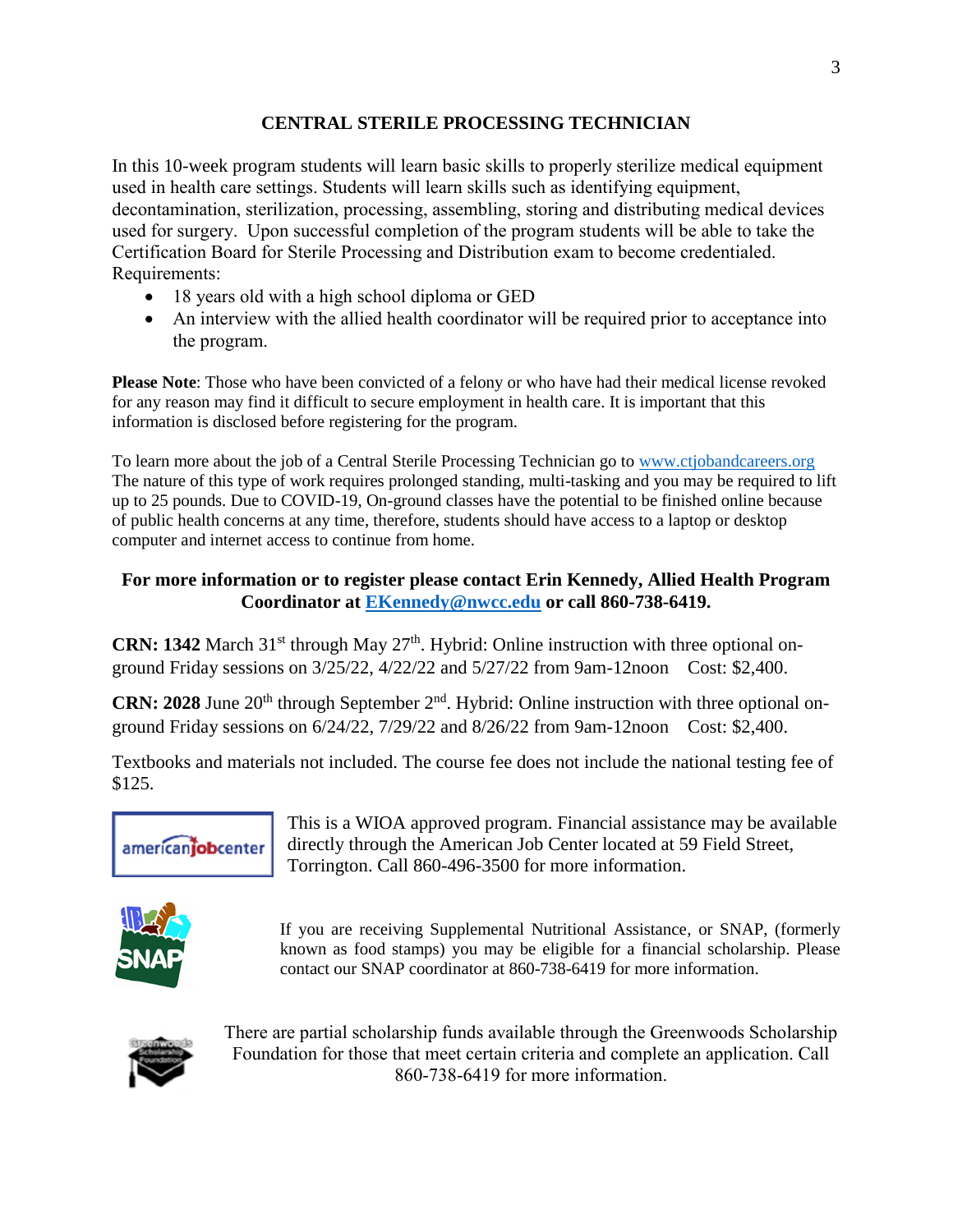# **HOSPITAL PATIENT CARE TECHNICIAN**

This program prepares students for a career in medical facilities, specifically hospital settings.

Pre-requisites:

- Completion of an application/interview
- Health clearance and immunization

#### **BASIC LIFE SUPPORT (BLS) FOR HEALTH CARE PROVIDERS (HPCT Step 1)**

This American Heart Association course

teaches CPR, use of an automated external defibrillator

(AED), barrier devices, bag-valve masks and foreign-body airway obstruction relief. This 5-hour course is intended for the health care professional. Fee includes text and AHA certification.

### **See the Basic Life Support for Health Care Providers schedule for upcoming classes.**

### **MEDICAL TERMINOLOGY**

Medical Terminology is taught in a condensed and practical application version using a body systems approach. This is an ideal course for anyone considering working in a health care setting. You will gain an understanding of the principles of medical terms, the use of prefixes, suffixes and word roots. You will gain confidence in using medical terminology as you learn the meanings of common abbreviations and proper pronunciation. This course is usually offered in Jan, Feb, Aug, September and sometimes it is offered over the summer. It is offered as either hybrid or online.

**Practical/Clinical Hours**: CT Nurse Aide certification (recommended) or at least 30 hours of volunteer or work experience in a patient care role in a hospital or nursing home setting.

**Please Note**: Those convicted of a felony may not be eligible for clinical experiences.

**For more information and/or an application please contact Erin Kennedy, Allied Health Program Coordinator at [EKennedy@nwcc.edu](mailto:EKennedy@nwcc.edu) or call 860-738-6419.**

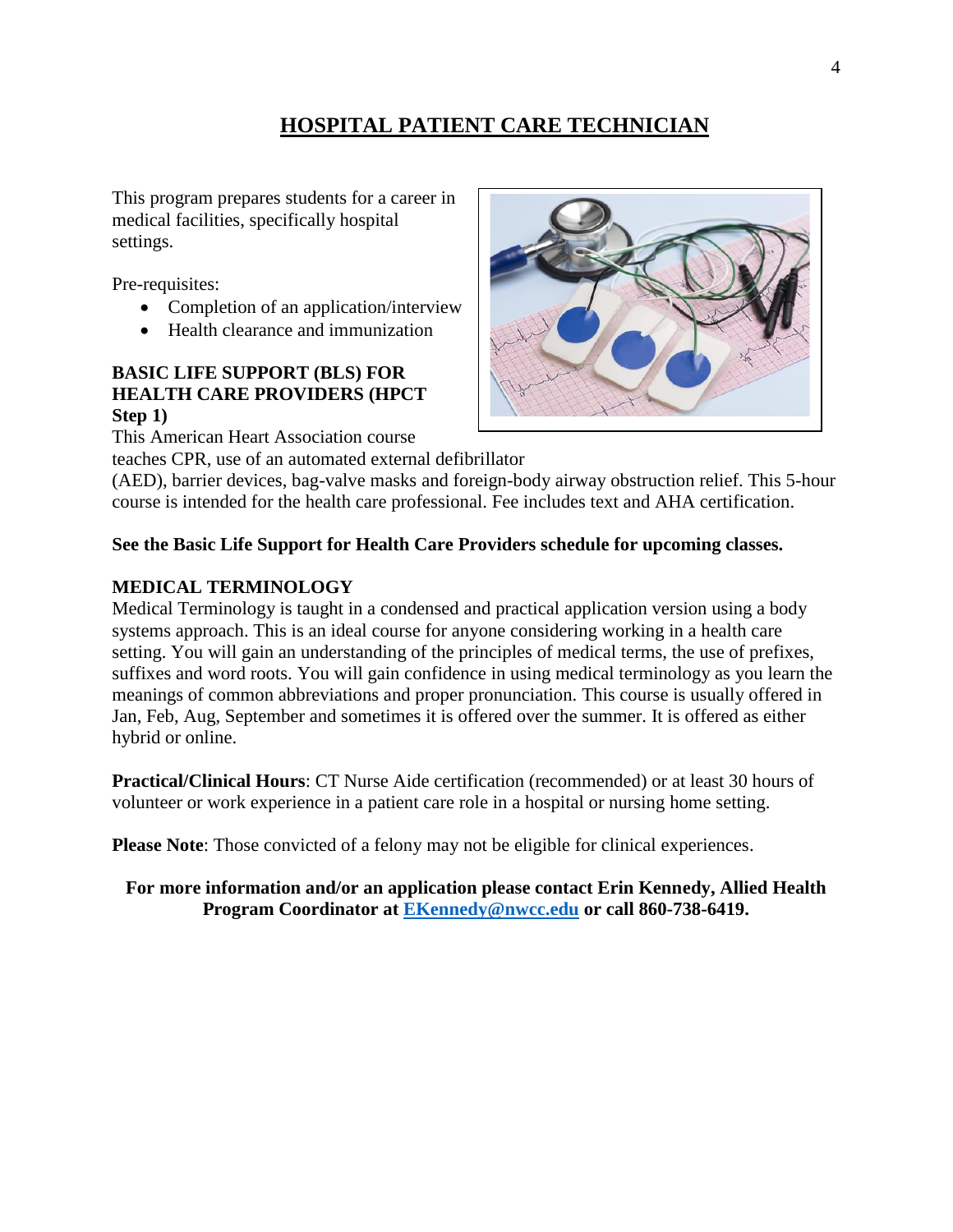# **EKG & PHLEBOTOMY TECHNICIAN**

# **Please contact Erin Kennedy for more information 860-738-6419 or ekennedy@nwcc.edu**

This program prepares students for a career in medical facilities, specifically hospital settings.

Pre-requisites:

- Completion of an application/interview
- Health clearance and immunization

### **MEDICAL TERMINOLOGY**

Medical Terminology is taught in a condensed and practical application version using a body systems approach. This is an ideal course for



anyone considering working in a health care setting. You will gain an understanding of the principles of medical terms, the use of prefixes, suffixes and word roots. You will gain confidence in using medical terminology as you learn the meanings of common abbreviations and proper pronunciation. This course is usually offered in Jan, Feb, Aug, September and sometimes it is offered over the summer. It is offered as either hybrid or online.

**EKG and PHLEBOTOMY –** Classes include 10 EKGs, 30 venipunctures and 10 capillary blood samples as well as microbiology and urine analysis. National Health Care Association certification available in conjunction with NCCC Medical Assistant program. This class is offered during the Fall semester only.

## **BASIC LIFE SUPPORT (BLS) FOR HEALTH CARE PROVIDERS (HPCT Step 1)**

This American Heart Association course teaches CPR, use of an automated external defibrillator (AED), barrier devices, bag-valve masks and foreign-body airway obstruction relief. This 5-hour course is intended for the health care professional. Fee includes text and AHA certification.

#### **See the Basic Life Support for Health Care Providers schedule for upcoming classes.**

**Please Note:** Those convicted of a felony may not be eligible for clinical experiences.

**For more information and/or an application please contact Erin Kennedy, Allied Health Program Coordinator at [EKennedy@nwcc.edu](mailto:EKennedy@nwcc.edu) or call 860-738-6419.**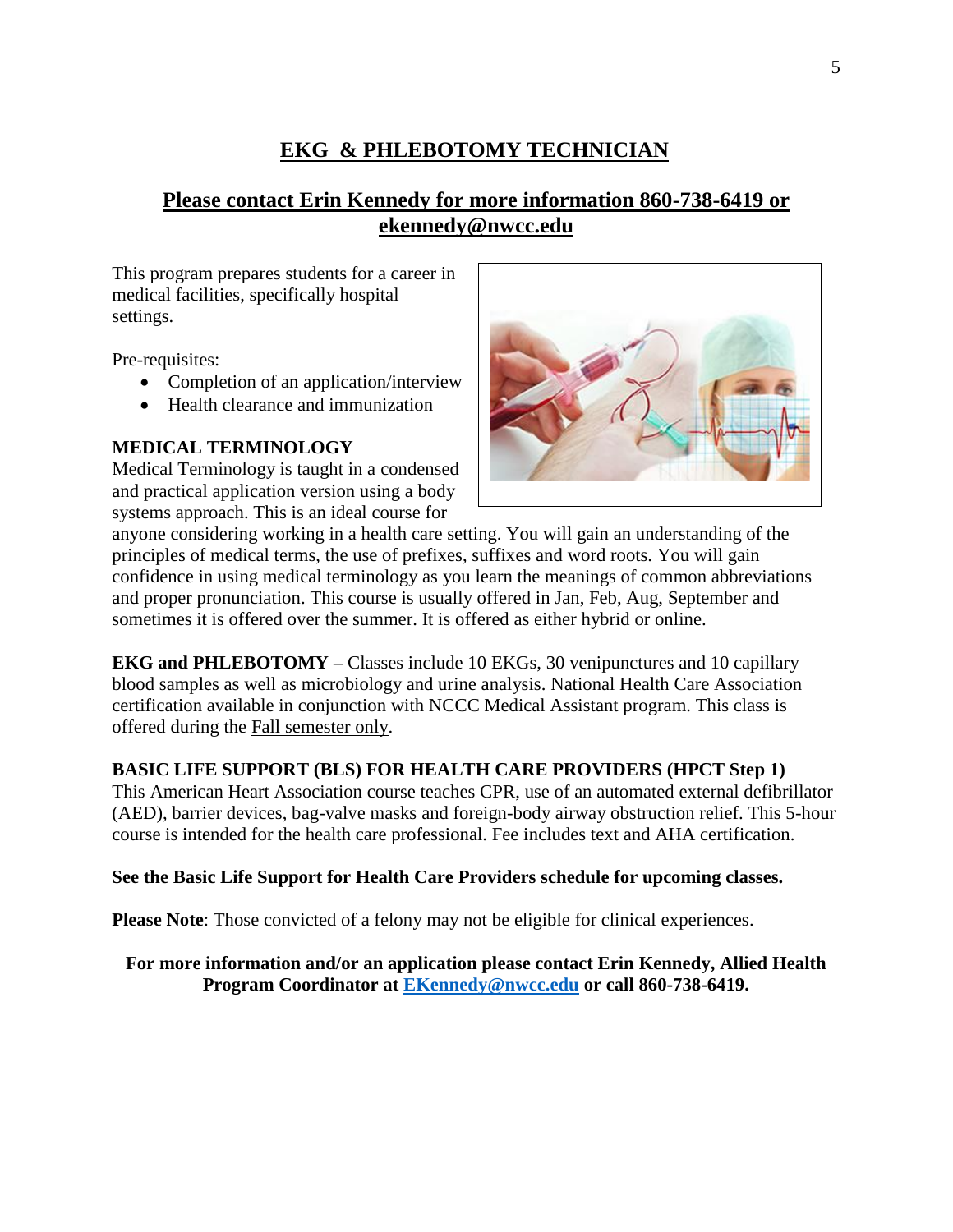# **SERVSAFE FOOD HANDLER/ MANAGER CERTIFICATION**

In this eight-hour course you will learn the standards in food safety, food-borne diseases, food service sanitation and the flow of food from purchasing, receiving and storage. The successful completion of the exam given at the end of class results in certification which is the Connecticut Public Health Code requirement and certification from the National Restaurant Association. A passing grade of 75% on the exam is required.

### **It is highly recommended that you:**

- **1.** Obtain and read the required textbook prior to the class.
- **2.** Complete the chapter review and study questions at the end of each chapter.
- **3.** Take the pretest that will be sent to you upon registration and focus on areas that need further review.

The textbook with the testing sheet can be purchased at the NCCC bookstore. The testing sheet must be brought to the class by the student.

## **CRN: 1059 Saturday, March 19th 8:00am to 4:00pm. On-ground Cost: \$169**

**CRN: 1095 Saturday, May 28th 8:00am to 4:00pm. On-ground Cost: \$169**

**For more information please contact Erin Kennedy, Allied Health Program Coordinator at [EKennedy@nwcc.edu](mailto:EKennedy@nwcc.edu) or call 860-738-6419.**



There are partial scholarship funds available through the Greenwoods Scholarship Foundation for those that meet certain criteria and complete an application. Call 860-738-6419 for more information.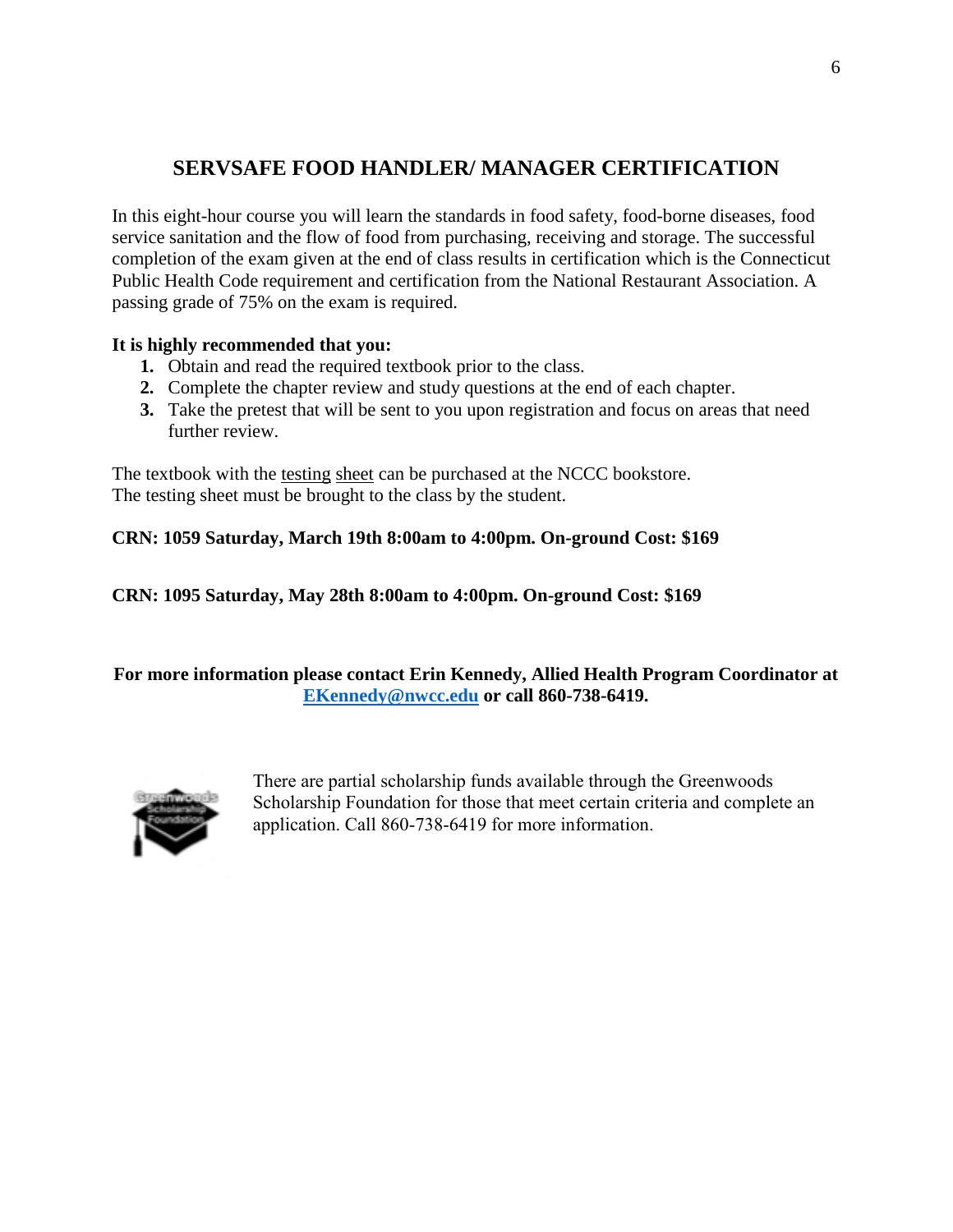# **BASIC LIFE SUPPORT (BLS) FOR HEALTH CARE PROVIDERS**

This American Heart Association course teaches CPR, use of an automated external defibrillator (AED), barrier devices, bag-valve masks and foreign-body airway obstruction relief. This 5-hour course is intended for the health care professional. Fee includes text and AHA certification.

### **CRN: 1571 Saturday, March 19th 9:00am to 2:00pm. On-ground. Cost \$89 CRN: 1148 Saturday, May 28th 9:00am to 2:00pm. On-ground. Cost \$89**

**For more information or to register please contact Erin Kennedy, Allied Health Program Coordinator at [EKennedy@nwcc.edu](mailto:EKennedy@nwcc.edu) or call 860-738-6419.**

# **FIRST AID and CPR - American Heart Association**



**[Heartsaver® First Aid CPR AED](http://cpr.heart.org/AHAECC/CPRAndECC/Training/HeartsaverCourses/HeartsaverFirstAidCPRAED/UCM_473177_Heartsaver-First-Aid-CPR-AED.jsp)** is a video-based, instructor-led course that teaches students critical skills needed to respond to and manage an emergency until emergency medical services arrives. Skills covered in this course include first aid; choking relief in adults, children, and infants; and what to do for sudden cardiac arrest in adults, children, and infants. Students learn skills such as how to treat bleeding, sprains, broken bones, shock and other first aid emergencies.

This course teaches skills with the AHA's research-proven practice-while-watching technique, which allows instructors to observe the students, provide feedback, and guide the students' learning of skills

This course is for anyone with limited or no medical training who needs a course completion card in first aid to meet job, regulatory or other requirements. Upon completion of this course, students receive an American Heart Association Heartsaver First Aid Course Completion Card that is valid for two years.

**For more information or to register please contact Erin Kennedy, Allied Health Program Coordinator at [EKennedy@nwcc.edu](mailto:EKennedy@nwcc.edu) or call 860-738-6419.**